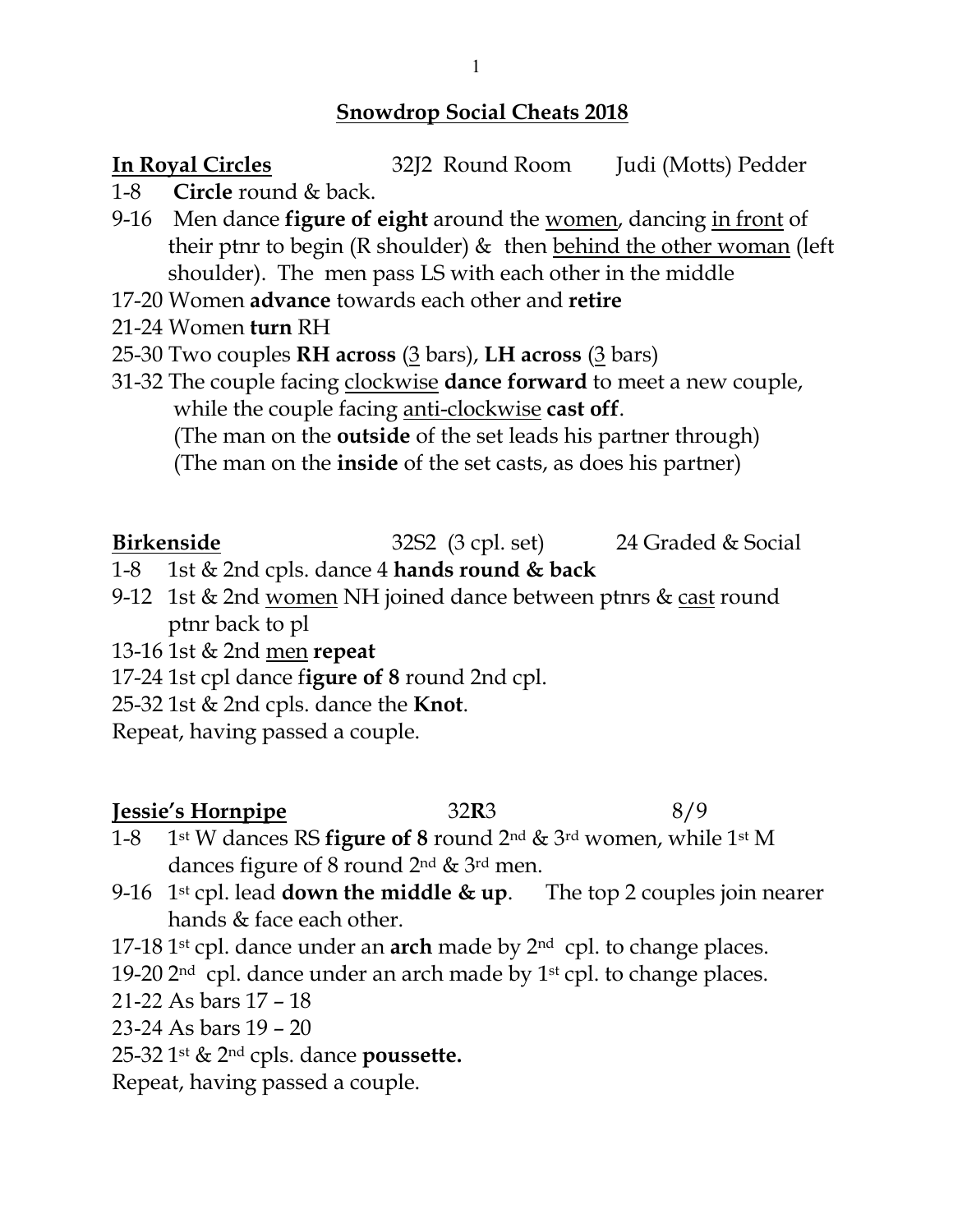**A Capital Jig \*\*\*\*** 32J3 5 For 2009

- 1-8 Cpls. 1 & 2 **set and rotate**. 2nd cpl. end in 1st pl. facing down, 1st cpl. end in 2nd pl. facing up.
- 9-16 Cpls. 2,1,3 dance **RS reels of 3** on the sides
- 17-20 1st. cpl. **set and turn** 3/4 RH ending side by side in middle facing own sides
- 21-24 1st W with 2nd cpl. & 1st M with 3rd cpl. dance **Left hands across.** 1's end 2nd place opposite side.
- 25-28 1st cpl. **set and turn** 3/4 RH ending side by side in middle facing opposite sides

29-32 1st M with 2nd cpl. & 1st W with 3rd cpl. dance **Left hands across**. Repeat having passed a couple.

- **Muse Cottage** 32S3 (3 cpl. set) Let's All Dance 2
- 1-4 All 3 cpls. **set & cross** RH
- 5-8 All **set & turn** ptnr. RH ending in middle ready for:
- 9-16 **3 couple Promenade**
- 17-20 1st cpl. **cross RH**, **cast off** 2 places. (2+3's up on 3+4 of phrase)

21-24 1st cpl. dance **1/2 fig. of 8** up between 3's ending in 3rd pl. own side

25-32 2nd, 3rd, & 1st cpls. **circle round & back**

Repeat from new places.

## **Flight to Melbourne**\*\*\*\* 32R4 Square set 47/3

- 1-8 1M & 3W dance **figure of 8** around 2nd cpl. while 1W & 3M dance figure of 8 around  $4<sup>th</sup>$  cpl.
- 9-16 1st cpl in promenade hold & 4M+2W dance **RS reel of 3** across the set while 3rd cpl in prom. hold dance **RS reel of 3** across the set.
- 17-19 All **set & link** with ptnrs. & end facing them
- 21-22 All give RH to ptnrs to **change places** & face clockwise
- 23-24 All men followed by ptnrs **dance on** 1 place.
- 25-32 **Circle 8 hands** round and back.

Repeat from new positions.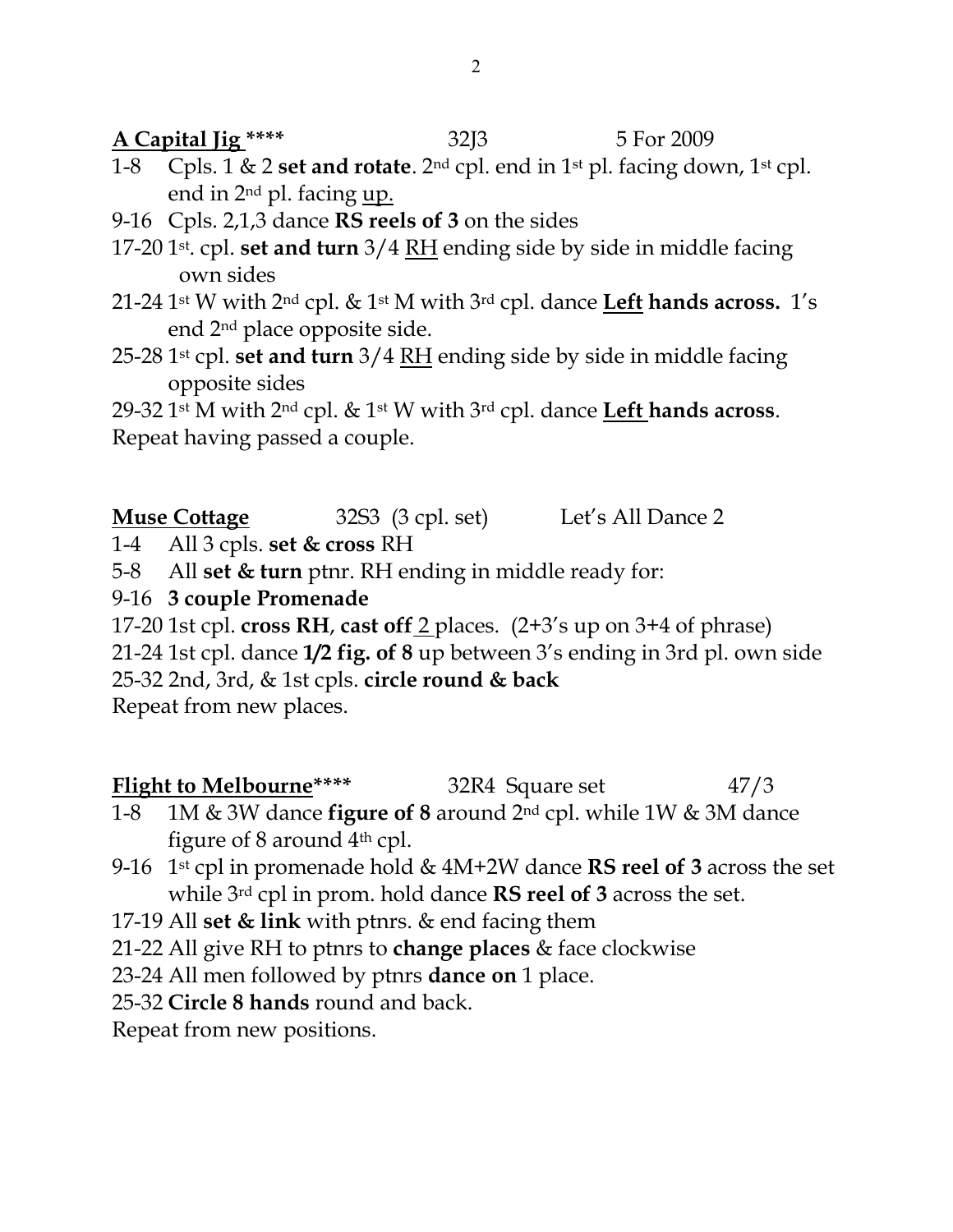**Lady Evelyn's Strathspey** 32S3 Gowdy

- 1-8 1st cpl. **lead down**, **cross over** below 2's, **behind** 3's & **meet**, **dance up** to top & **cast off** to 2nd pl. on opposite sides. 2nd couple step up on bars 7-8.
- 9-12 1st cpl **set & turn left** hand, 3/4.
- 13-16 Ist cpl **RH across**, woman with 2nd cpl, man with 3rd cpl. On bar 16 1st couple end facing 1st corners.
- 17-20 1st cpl dance **corners pass and turn** with first corners & pass partner by the right shoulder to face second corners.
- 21-24 1st cpl dance **corners pass and turn** with second corners & pass partner by the right shoulder to finish in second place on own sides. 25-32 All three couples dance **six hands round and back**.

Repeat, having passed a couple

## **Argyll's Fancy** 48J4 Graded 1/23

- 1-8 1st+2nd cpls. **circle** 4 hands round & back
- 9-16 1st cpl. **lead down** 1 place, **cross** over RH below 2's, **dance down** behind 3's, **cross** LH, **dance down** behind 4's to bottom of set
- 17-24 1's **lead up** 1 place, **cross** over RH between 4's, **dance up** behind 3's, **cross** LH & **dance up** behind 2's to top places.
- 25-32 1's+2's dance **Rights & Lefts**
- 33-40 1's+2's dance **RH across 1/2 way & set**, 1's+3's dance **LH across 1/2 way & set**
- 41-48 1's+4's dance **RH across 1/2 way** & all 4 couples **set**, all **turn partners** RH 11/2 times to own sides.

Repeat with a new top couple.

#### **The Falls of Rogie\*\*\*\*** 32R3 Attwood Alexander Dances 1

- 1-4 1st cpl. **cross** RH, **cast off** 1 place. 2's up on 3+4.
- 5-8 1's **cross** RH & **cast to right** (M up, W down) & end 1W facing 3M, 1M facing 2W.
- 9-12 1M with 2's, 1W with 3's **dance 1/2 LS reels of 3 across**. End 3+3 across.
- 13-16 All **set & cross** RH & face clockwise
- 17-24 All dance **round in a circle**, 2's & 3's all the way, while 1<sup>st</sup> cpl. dance 1/2 way (4 bars) & **turn** 11/4 RH to end facing 1st corner positions.
- 25-28 1st cpl. dance **1/2 diagonal reels of Four** with 1st corners, passing RS to face 2nd corner positions

29-32 1st cpl dance **1/2 diagonal Reels of 4** passing RS to end in 2nd place. Repeat, having passed a couple.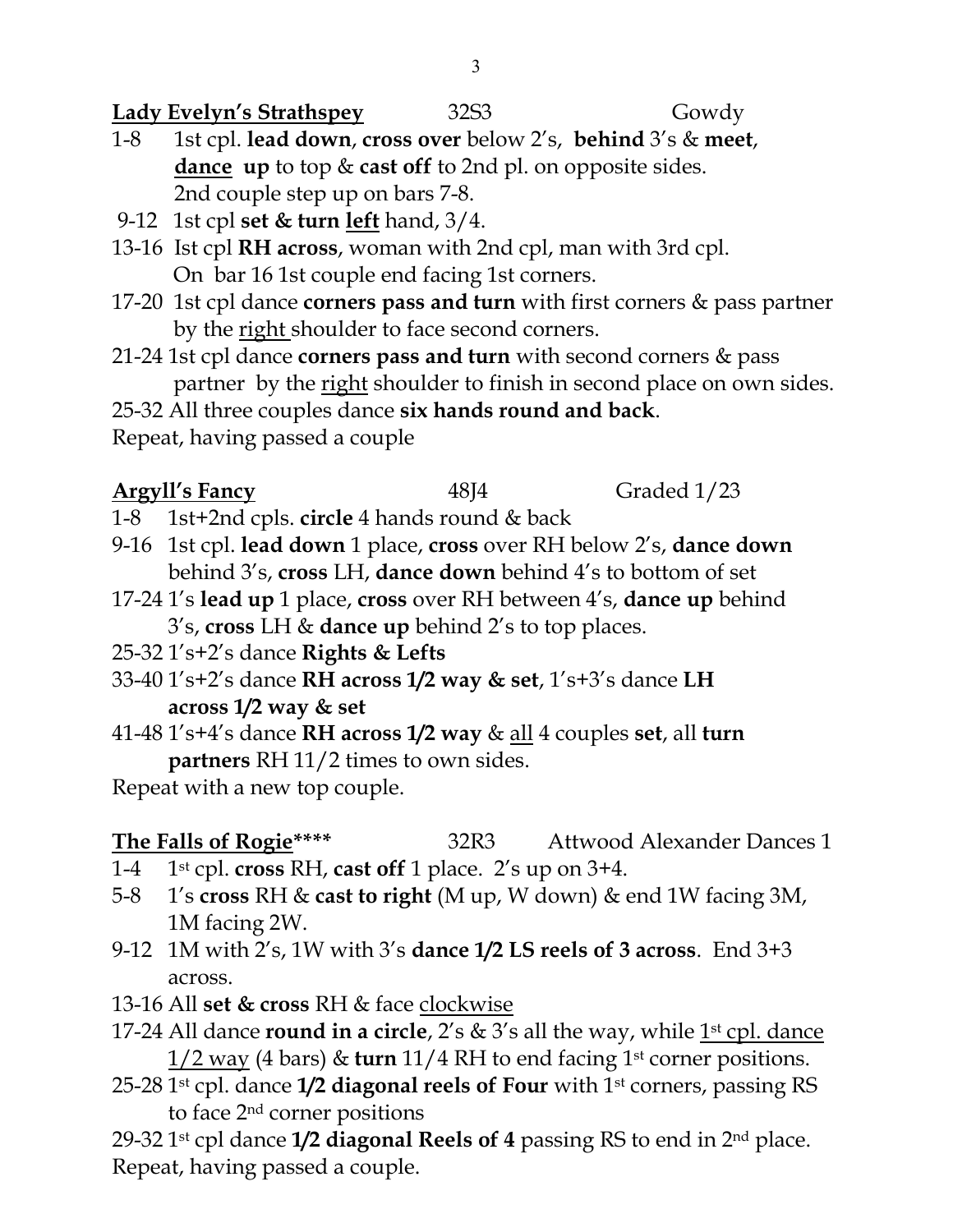**Balmoral Strathspey** 32S4 22/3 1-8 1st & 2nd, and 3rd & 4th cpls. **rights and lefts.** 9-12 1st & 2nd, and 3rd & 4th cpls. **set** & **RH across 1/2 way** 13-16 All **set** and **cross** RH to own sides (order is 2,1,4,3) 17-24 **Reels of 4** at the sides 25-32 1st, 4th & 3rd cpls. dance **allemande** to finish 2,3,4,1 Repeat with a new couple leading

**The Invitation Dance** 32J3 Auld Friends Meet 1-4 1st man **crosses** over passing Ptnr by right and **casts off** 1 place. Meanwhile, 1 Woman dances in , pulls RS back & **follows** her ptnr.  $1<sup>st</sup>$  cpl. end side by side in  $2<sup>nd</sup>$  pl.  $2's$  up on  $3+4$ 5-8 1W dances **RH across** with 2's while 1M dances **left hands across** with 3's. 1's meet in centre facing men's side 9-16 **Diagonal RS reel of 3** on 1st corner diagonal. 1st cpl. dance in promenade hold passing 2M to begin. 1st cpl end facing 3rd man. 17-25 **Diagonal LS reel of 3** on 2nd corner diagonal. 1st cpl pass 3M by the left. On bar 24 1st cpl begin to dance down the middle 25-28 Releasing RH 1st man **leads** his ptnr. between 3rd cpl, **cross over** and

**cast up** to 2nd place own sides.

29-32 All **turn** partner right hands.

Repeat, having passed a couple.